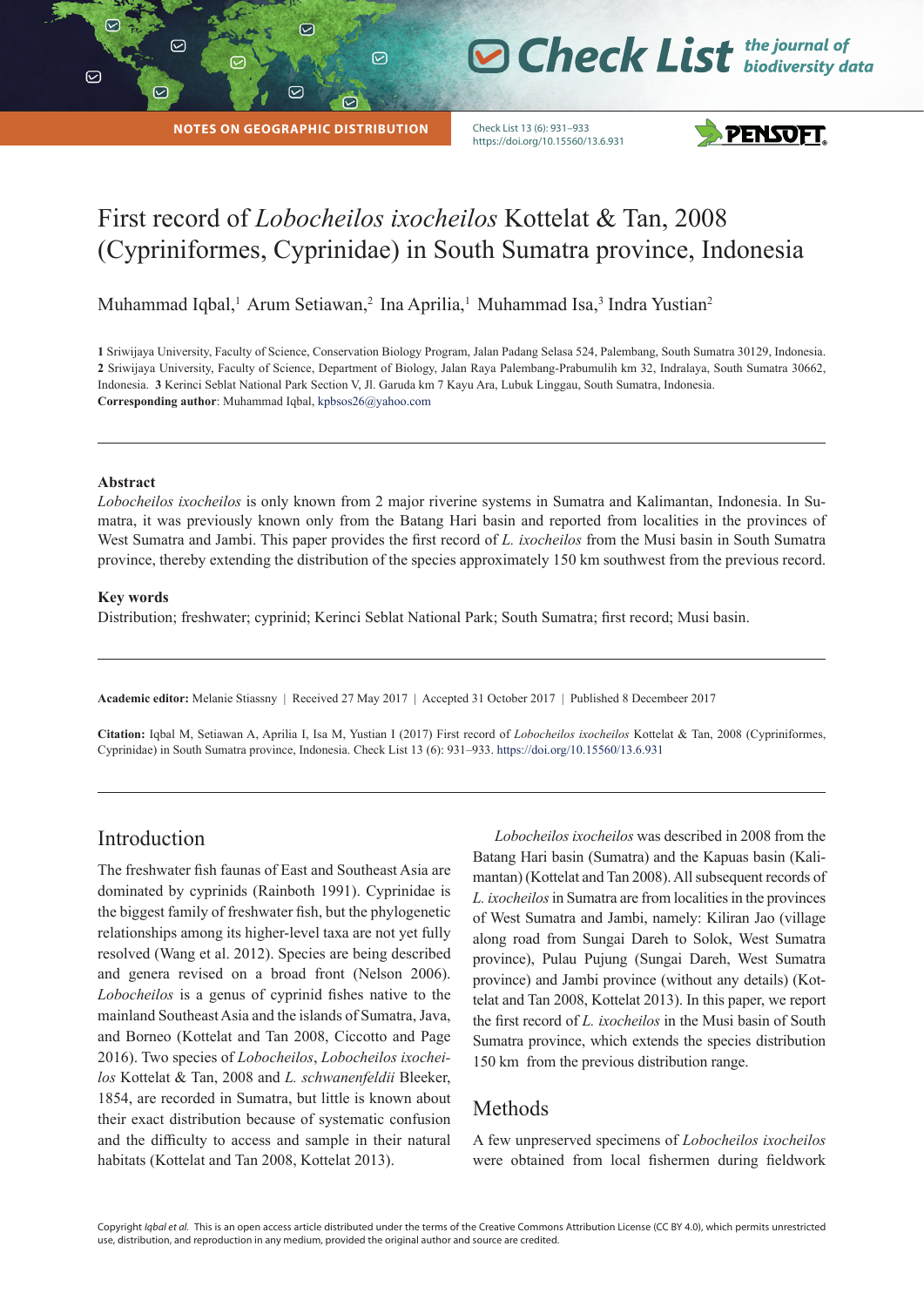

**Figure1.** Muara Kulam River of Musi basin, location where *L. ixocheilos* found in South Sumatra province (Photograph by M. Iqbal).

carried out on 19–22 April 2016 in the Muara Kulam River  $(02^{\circ}48'10.6''$  S,  $102^{\circ}21'11.2''$  E), a tributary of the Lematang drainage in the Musi basin. This river is surrounded by secondary dipterocarp forest with little encroahment and a low intensity of selective illegal logging by local people (Fig. 1). Administratively, the site is located in Muara Kulam village, Rawas Ulu subdistrict, Musi Rawas district, South Sumatra province. The topography is hilly forested at 508 m above sea level. This area is under the management of subsection V or SPTN V (SPTN = Seksi Pengelolaan Taman Nasional Wilayah, or or Regional Park Management Section) of Kerinci Seblat National Park (Anonymous 2016). Due to the area being part of a national park, collection of specimens is prohibited, unless special permits are obtained. Unfortunately, as we did not have a permit for collecting specimens during our fieldwork, no voucher specimens were retained.

## Results

**New records.** Indonesia, Sumatra, Musi basin, Muara Kulan River, (02°48'10.6" S, 102°21'11.2" E), Muhammad Iqbal, Arum Setiawan, Ina Aprilia, Muhammad Isa, Indra Yustian, 19 April 2016, photographed, 8 individuals.

**Identification.** The specimens were identified as *Lobocheilos ixocheilos* based on the possession of diagnostic

morphological characters. Following Kottelat and Tan (2008), the *L. ixocheilos* is distinguished from the other species of *Lobocheilos* of Java, Sumatra, and Borneo by the presence of an obvious, broad, black midlateral stripe, not extending on median caudal rays, and running above the lateral line on the middle half of its length; no black blotch on the end of of caudal peduncle and crescentic marks on scale pockets (apex pointing forwards); 1 pair of barbels, less than eye diameter; pectoral fin reaching to 3/4 of distance to pelvic-fin origin; pelvic-fin reaching between anus and anal-fin origin; when folded backwards, tip of dorsal fin reaching between vertical through anus to anal-fin origin; and head length less than body depth at dorsal-fin origin. All of these characters were found in specimens of *Lobocheilos* from the Muara Kulam River (Musi basin), South Sumatra province (Figs 2–3). To confirm our identification, we have asked Dr Tan Heok Hui (Lee Kong Chian Natural History Museum, Singapore) expert working on the genus *Lobocheilos* in Southeast Asia, to confirm our identification using photographs, and it was confirmed that the specimens belong to *L. ixocheilos.*

## Discussion

Record of *Lobocheilos ixocheilos* in Muara Kulam River of Musi basin is the first record of this species in South Sumatra province. Previous records of *L. ixocheilos* in Sumatra are from localities in the provinces of West Sumatra and Jambi, namely: Kiliran Jao and Pulau Pujung (West Sumatra province) and Jambi province (without any details) (Kottelat and Tan 2008, Kottelat 2013).

The distance between Muara Kulam River of Musi basin with previous localities where *L. ixocheilos* previously found in Sumatra is about 150 and 250 km. Major studies of cyprinid faunas in Southeast Asia have occasionally been confined to single drainage basins (Rainboth 2001). For the example, in Sumatra, a fish fauna survey in Batang Hari basin conducted by Tan and Kottelat (2008) has given better understanding on cyprinid fish diversity in this area, compare to other basins in the island. For a



**Figure 2.** Specimen of *Lobocheilos ixocheilos* caught on 19 April 2016 from the Musi basin, Muara Kulam River, South Sumatra (Photograph by M. Iqbal).